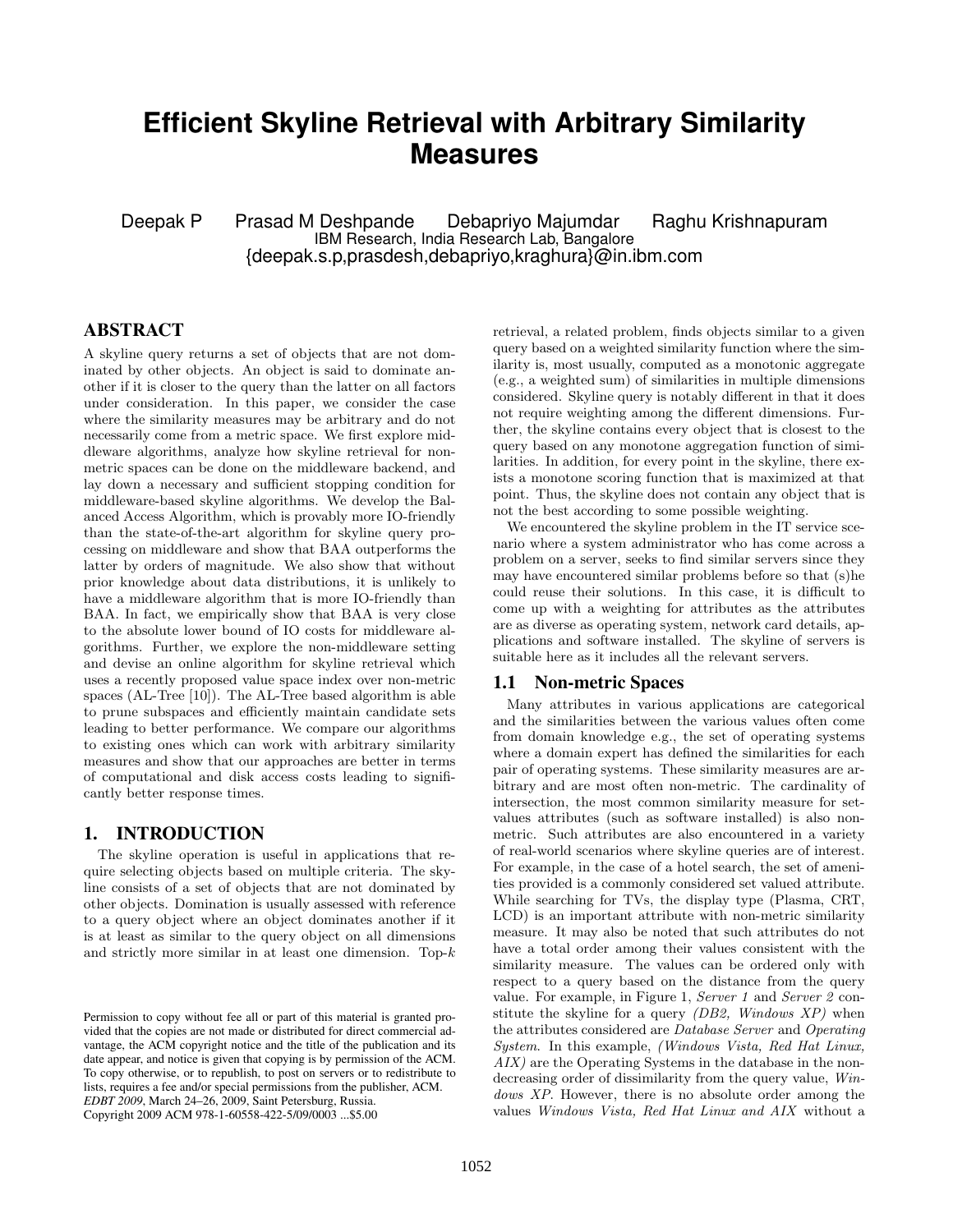query.



Figure 1: Example

In this paper, we address skyline computation for such arbitrary similarity measures where metric space approaches cannot be used. Points in a metric space satisfy the triangle inequality, i.e.,  $d(x, y) + d(y, z) \geq d(x, z)$ . Most of the spatial indexes such as R-Tree [15, 16, 17], kd-tree [5], and B-Tree [18, 19] use this property to partition the dataset for indexing. However, in a non-metric space, it is not possible to statically partition the space. The value ordering is different for each query and depends on the query values. For example, without the metric property, one cannot characterize each partition with a bounding box as is done in R-tree. Consider two points A and B that are similar and placed together in a R-tree node. Given a query Q, the similarity between A and Q and that between B and Q are independent. A may be very similar to the query Q whereas B might be very dissimilar. One cannot bound the dissimilarity of B based on the similarity of A with Q, as would be required to exploit the index. The only way to use an R-tree would be to create a new index based on the query Q. Recreating the index for each query is infeasible since it involves the scanning of the entire database thus defeating the very purpose of usage of the index. Thus traditional spatial indexes are not suitable for non-metric spaces. A good discussion of metric properties and how they are used in popular indexing structures can be found in [21].

### 1.2 Related Work

The need for non-metric similarity functions has been argued in [14], which says that the triangle inequality property is too restrictive to model the (dis)similarities as perceived by humans. The skyline operator was analyzed in detail for the first time in [6] and since then the problem of skyline retrieval has been receiving increasing attention. Two flavors of the skyline problem have been studied in literature: (1) Retrieving the skyline for the database [17], and (2) Retrieving the skyline from the database for a given query object. The former problem is applicable only in a database where all attributes are from ordered domains. In fact, many of the algorithms for the more general query based skyline retrieval also assume that the data points are from a metric space. Distributed skyline query processing also has been a subject of recent research [20, 9].

Among the algorithms developed previously, the Block-Nested-Loops (BNL) and Divide & Conquer [6] algorithms are the ones which address the problem in the general setting of arbitrary similarity measures. The worst case complexity of BNL is  $O(n^2)$  and that of Divide and Conquer is  $O(n \log(n) + n(\log(n)^{m-2})$  for a dataset of *n* objects and

m attributes. For most practical dataset sizes, Divide and Conquer becomes worse than  $O(n^2)$  for  $m \geq 5$ , thus making it unsuitable for high dimensional datasets. Although many different algorithms and indexing structures have been proposed since [6], most of them are applicable only in restricted settings. For example, the problem has been well studied in ordered attribute domains.

Sort-First-Skyline [7] and LESS [13] employ an initial topological sort of objects to reduce the number of comparisons required. However, such a sorting is impractical in the case of arbitrary similarity measures, as the order is determined based on the dissimilarity with the query (and thus, only at query time).

The skyline retrieval problem is also important in the widely used middleware setting, where we get results from different backend systems and then compute a skyline over these results. This setting has been widely studied in the context of top-k retrieval (by  $[11], [12]$  and many others). Adapting the middleware algorithms for top- $k$  to compute skylines efficiently is not trivial since the nature of the domination relation in case of skyline is quite different from the score aggregation based top- $k$  retrieval. Middleware algorithms for computing skyline have been first explored by Balke et. al [3]. They primarily focus on minimizing the fraction of the lists visited by the algorithm and do not analyze the total access cost which is a major bottleneck in case of middleware algorithms.

# 1.3 Our Contributions

In this paper, we propose algorithms that work in the very general setting where similarity measures can be arbitrary. In the first part we consider the middleware setting, where we develop an algorithm, namely the Balanced Access Algorithm (BAA), which is provably and experimentally better than the one in [3] in terms of IO costs. We analyze the skyline problem in the middleware setting and present several insights into nature of the problem. Our analysis shows that BAA is the best-effort middleware algorithm without prior knowledge about data distributions thus indicating that it is not possible to improve significantly over BAA in the middleware setting. Further, we empirically show that BAA is very close to the absolute lower bound of IO costs for middleware skyline algorithms.

In the second part, we explore a non-middleware setting where we have more control over the backend so that we can build suitable indexes to optimize skyline retrieval. Recently, the Attribute Level Tree (AL-Tree) [10] has been proposed as a suitable indexing structure for top- $k$  computation with arbitrary similarity measures. In this paper, we develop an algorithm that uses the AL-Tree index to compute the skyline efficiently and experimentally show that it outperforms the middleware algorithms by a huge margin.

Our main contributions can be summarized as:

- A middleware algorithm for computing the skyline and their evaluation
- Analysis of computing skyline for any middleware algorithm
- An empirical comparison between our BAA algorithm and the absolute lower bound of IO costs for middleware skyline algorithms which shows that BAA is reasonably close to the absolute lower bound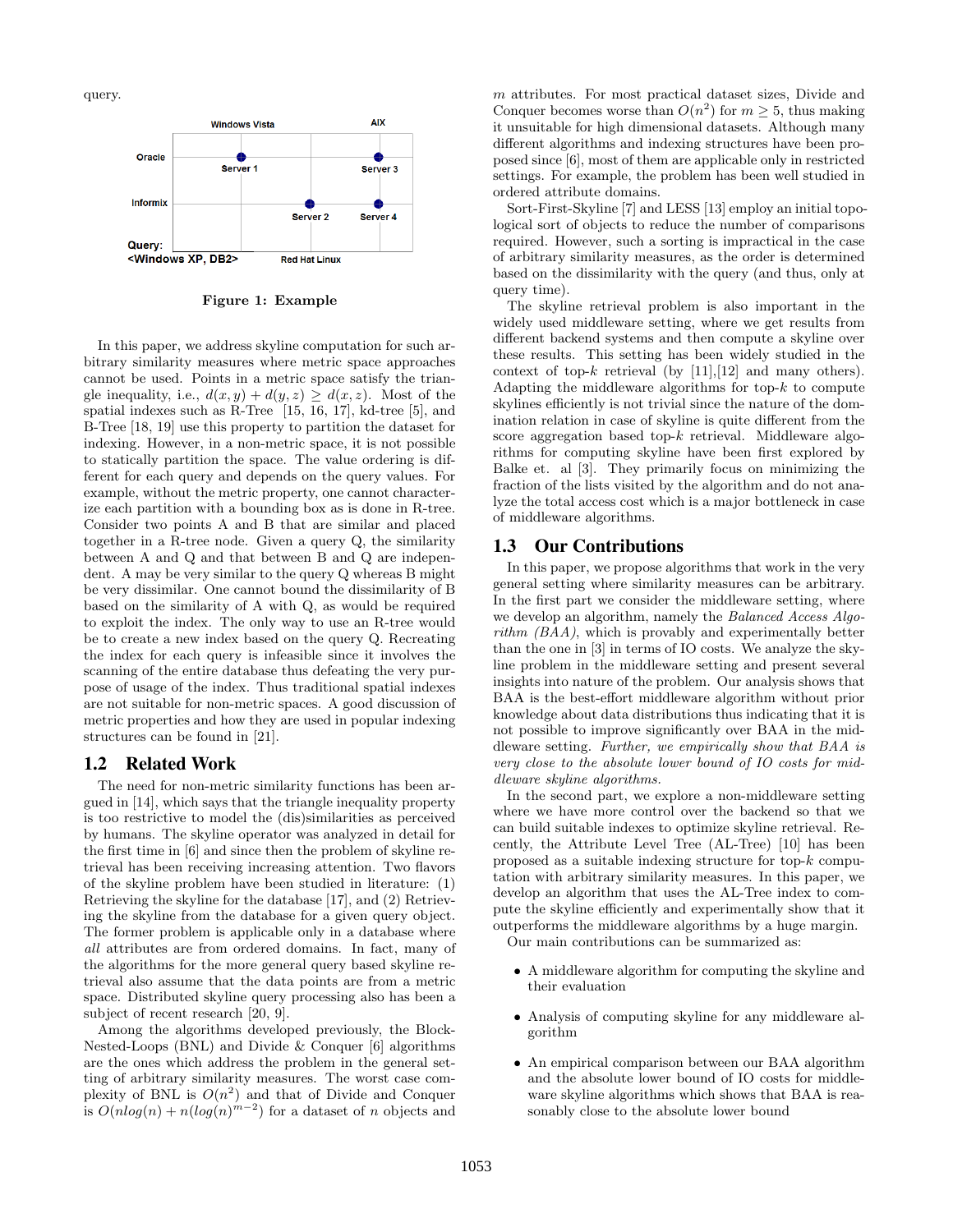- An AL-Tree based algorithm for computing the skyline that can be used in a general setting
- A detailed experimental evaluation of our algorithms along with the existing algorithms (namely, Balke's middleware algorithm and the BNL algorithm) which show that our algorithms outperform the previous works in all cases.

In Section 2, we describe the problem formally. We develop the skyline algorithm for middleware in Section 3 and the AL Tree based algorithm in Section 4. We present our experimental evaluation in Section 5 and finally conclude in Section 6.

### 2. PROBLEM DEFINITION

We will now define the skyline query problem formally. Let  $D$  be the set of objects in the database. Assume that each object in  $D$  has  $m$  attributes each. The dissimilarity function  $d_i$  for attribute i is a function  $d_i : A_i \times A_i \to \Re$ where  $A_i$  is the domain of attribute i. An object X is said to dominate another object Y with respect to a query object Q, (represented as  $X \succ o Y$ ) if X is at most as dissimilar from the query on each attribute as  $Y$  and there exists at least one attribute on which  $X$  is more similar to  $Q$  than  $Y$ :

$$
X \succ_Q Y \text{ iff}
$$
  
1.  $\forall i, d_i(v_i(X), v_i(Q)) \leq d_i(v_i(Y), v_i(Q)) \text{ and}$   
2.  $\exists i, d_i(v_i(X), v_i(Q)) < d_i(v_i(Y), v_i(Q))$ 

where  $v_i(O)$  is the i<sup>th</sup> attribute of object O. We use  $d_i(X, Q)$ as a shorthand for  $d_i(v_i(X), v_i(Q))$  in subsequent sections. It may be noted that the second condition above ensures that duplicates (i.e., objects which have the same value for all attributes) do not dominate one another.

The skyline query problem is defined as follows:

Definition 1. Skyline Query Problem: Given a query Q, find all objects from D that are not dominated (with respect to  $Q$ ) by any other object in  $D$ . This corresponds to finding the set  $S \subseteq D$ , such that the following conditions are satisfied:

- 1. ∀s ∈ S,  $\not\exists d \in D$  such that  $d \succ_Q s$  and
- 2.  $\forall t \in (D S), \exists s \in S \text{ such that } s \succ_Q t$

The first condition means that there are no objects dominating the ones in S whereas the second condition ensures that  $S$  covers all non-dominated objects. In certain cases where the user may not want to distinguish between duplicate objects, S may be pruned to remove the duplicates. As mentioned in Section 1, we consider the case where  $d_i(.,.)$  is not a metric. It may be observed that  $S = D$  in the worst case, but, in most practical scenarios,  $|S| \ll |D|$ . Further, it may be noted that cases were  $S$  contains most of the objects in D may not be interesting to the user as (s)he would then have too many results to analyze.

# 3. SKYLINE ALGORITHMS FOR MIDDLE-WARE

Middleware algorithms work by accessing sub-systems to fetch  $\langle$ object-id, dissimilarity score $\rangle$  pairs, and by combining them efficiently to arrive at a result set. Typically, there are as many sub-systems as attributes, each sub-system provides objects (usually, identifiers for objects) along with their dissimilarity scores in the non-decreasing order of dissimilarity from the query on that attribute, when probed sequentially. The middleware algorithm does not have control over the subsystems that it accesses. However, even in cases of non-metric spaces, each subsystem could be implemented in a way that does not need to do sorting of the entire database according to that query using indirection lists (according to the attribute that the subsystem represents); we omit those details since we focus on middleware algorithms in this section. Sub-systems also allow random access to retrieve the similarity score of an object to the query. Depending on the system and implementation, random accesses are typically  $10 - 50,000$  times costlier than sequential accesses, so the algorithm needs to carefully balance between these two types of accesses to optimize the access cost. In this section, we propose a Minimum Stopping Condition (MSC) and show that any middleware algorithm for skyline retrieval can claim to be correct if and only if it satisfies MSC. Further, we propose a middleware algorithm for skyline retrieval, the Balanced Access Algorithm (BAA) that seeks to balance random and sequential accesses after MSC in a bid to optimize on IO costs. We prove that BAA outperforms the algorithm proposed in [3] on every dataset. We analyze how the uncertainties about domination relationships between objects get resolved incrementally as any middleware algorithm sees more and more objects, and show that BAA is a very reasonable best-effort strategy for general settings.

### 3.1 Minimal Stopping Condition

Theorem 1. A middleware algorithm that does not make wild guesses<sup>1</sup> can claim that it has seen all distinct objects<sup>2</sup> in the skyline (at least in one list) if and only if it has seen at least one object O such that:

$$
\forall i, d_i(O, Q) \leq max\_diss\_so\_far_i
$$

where  $max\_diss\_so\_far_i$  is the maximum dissimilarity score seen on the  $i^{th}$  list through sequential accesses (objects with the same dissimilarity score on any list may be stored in any arbitrary order in the list). We refer to this condition as the Minimal Stopping Condition (MSC).

PROOF. We first show that attainment of MSC is a sufficient condition for stopping. At MSC, let  $O'$  be a so-farunseen object. By virtue of the ordering of the lists, the following holds:

$$
\forall_{i=1}^m, d_i(Q, O) \leq d_i(Q, O')
$$

Now,  $O'$  could either be a dissimilarity-wise duplicate of  $O$ or may be dominated by  $O$  if it is farther away from  $O'$  on at least one attribute. Either way, it cannot be a distinct object in the skyline. Now, assume that an algorithm claims to have seen every distinct object in the skyline before reaching the MSC condition. Since the algorithm cannot assume

<sup>&</sup>lt;sup>1</sup>An algorithm that makes wild guesses may see an object through random access before it sees it through sequential access [12].

<sup>2</sup>Two objects are considered non-distinct if they are dissimilarity-wise duplicates, i.e., take the same dissimilarity score on all attributes. We refer to dissimilarity-wise duplicates, as simply duplicates in later sections.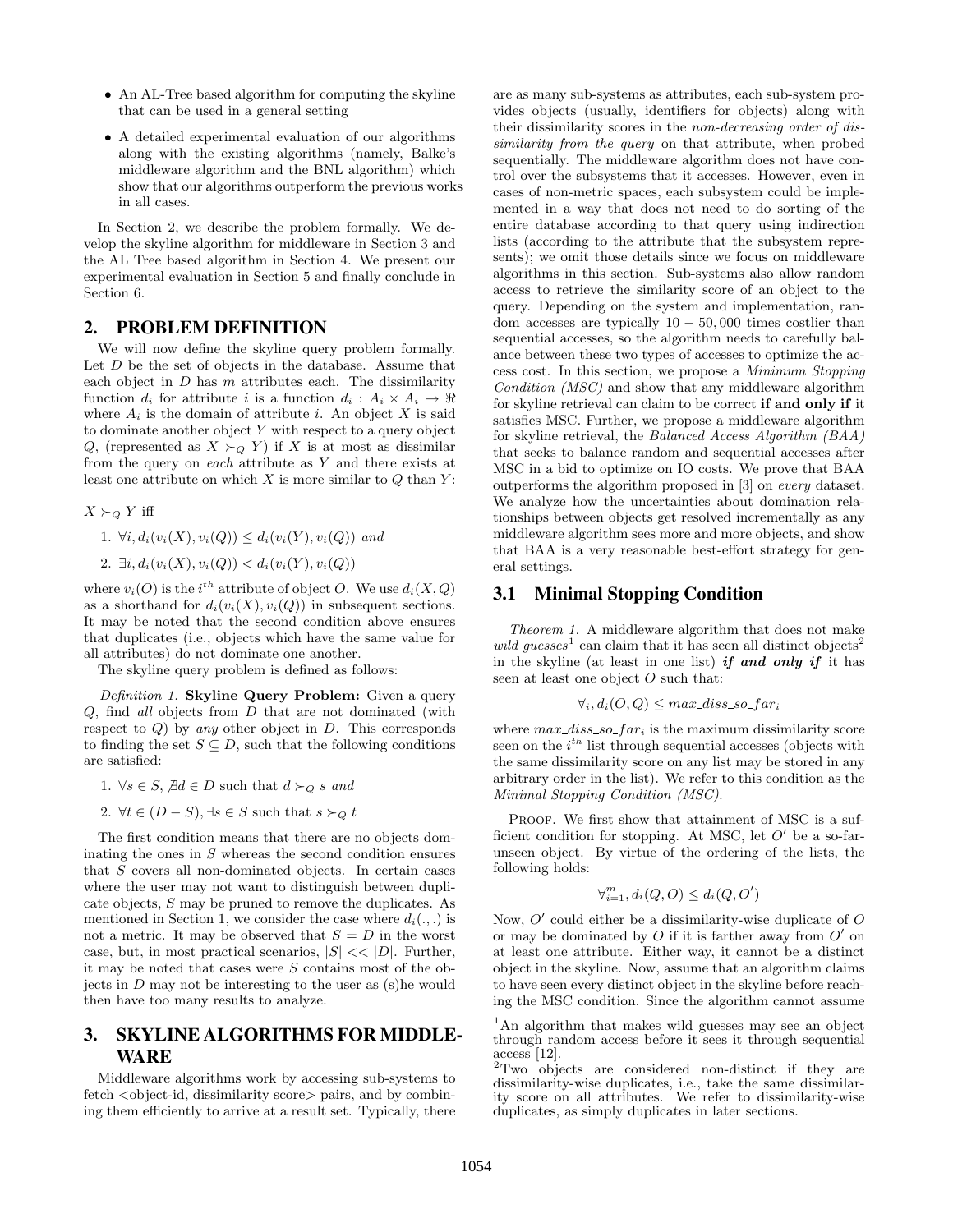anything about the unseen objects, let there exist an object  $O'$  such that:

$$
\forall_{i=1}^{m}, d_i(Q, O') = max\_diss\_so\_far_i
$$

and that  $O'$  is the next item to be seen by the algorithm through sequential access on all the lists. Now, we argue that  $O'$  is in the skyline. As MSC has not been reached yet, for every object  $O$  so far seen, there exists at least one attribute where its dissimilarity from the query is strictly greater than  $max\_diss\_so\_far_i$ , i.e.,  $\exists_i d_i(Q, O) > max\_diss\_so\_far_i$ ; O' is closer to the query than  $O$  on that attribute. It follows that  $O'$  is in the skyline, negating the algorithm's claim.

If the scores on every list strictly increase (and not remain constant), the MSC condition simply means that the algorithm must see one object in all the lists through sequential accesses. In presence of such duplicates, attainment of this condition does not imply that we have seen all skyline objects, as duplicates of objects which enabled attainment of the condition may not have been seen yet. We will see in Section 5 that MSC is usually achieved very early. However, in certain cases, the algorithm may have to read significantly deep into the lists to achieve MSC. MSC is a generalization of the condition in [3] and outlines the minimal stopping condition for any middleware algorithm, as opposed to the latter which is an *if and only if* condition for only those algorithms which do only sequential accesses. MSC is the earliest possible point at which all distinct objects in skyline have been seen at least once by an algorithm which does both sequential and random accesses. The condition in [3] is less effective as it always occurs after the MSC.

### 3.2 Balanced Access Algorithm (BAA)

The MSC condition ensures that the algorithm has seen all objects in skyline at least once. Besides reaching the MSC, the algorithm has to ensure that all uncertainties regarding domination relationships between objects are resolved to ensure that the skyline objects are correctly identified, from among the objects seen until MSC. In this section, we propose the Balanced Access algorithm, which can be summarized to have the following properties:

- 1. Does Round Robin sequential accesses until MSC.
- 2. Uses estimates of random access and worst case sorted access costs to schedule accesses after the MSC.

At any time, BAA maintains the set of fully seen and sofar non-dominated objects in  $F$ , and the set of partially seen objects in P. At any point, it does random accesses if the candidate set cannot be held in memory. This ensures that BAA is able to work with enough memory to hold  $O(|S|+\theta)$ candidates, where  $S$  is the set of Skyline objects (the output) and  $\theta$  is the length of the longest sequence of entries with the same dissimilarity score. Once MSC is reached, it estimates whether doing random accesses is profitable by comparing the estimated cost of scanning the remainder of the lists sequentially and the cost of doing random access on all candidates in P. Once past MSC, it heeds only those objects which are already under consideration (Ref. Theorem 1 and Line 10 in Algorithm 1). BAA is able to utilize any extra memory available to delay random accesses till MSC, and thus may avoid some (on objects which BAA sees soon through sequential accesses).

### Alg. 1 Balanced Access Algorithm (BAA)

|    | $F=\phi$ /*the set of fully seen objects*/                |
|----|-----------------------------------------------------------|
| 2  | $P = \phi$ /*the set of partially seen objects*/          |
| 3  | while $(\neg \text{ MSC} \lor \text{P} \neq \phi)$        |
| 4  | if(out of memory $\vee$ (MSC $\wedge$ random profitable)) |
| 5  | $\alpha$ do random access on all objects in P             |
| 6  | perform checks on $F \cup P$ and update                   |
|    | else                                                      |
| 8  | do one sequential access on each list                     |
| 9  | Let $P' =$ bag of objects seen in this iteration          |
| 10 | if(MSC) $P' = P' \cap (F \cup P)$                         |
| 11 | Update the sets F and P based on $P'$                     |
| 12 | if(any object newly became fully seen)                    |
| 13 | perform checks on $F \cup P$ and update                   |
| 14 | If MSC is reached, set the flag                           |
|    |                                                           |

The algorithm proposed in [3] does round robin accesses until one object is seen fully on each of the lists. It then does sorted accesses on each of the lists separately until a score change, to ensure that duplicates of the fully seen object are not missed. At this point, all candidates are accessed randomly and skyline objects are identified. To ensure level ground for the comparison, we adopt the variant of the algorithm which starts random access when one object becomes fully seen, making the algorithm duplicate insensitive. This adaptation is advantageous to the algorithm in that lesser number of candidates are seen, thus reducing the IO costs. We refer to this variant as simply Balke, in the rest of the paper.

Lemma 1. Provided with the same amount of memory, Balke is never better than BAA in terms of IO costs.

PROOF. Due to BAA having as much memory as Balke, it never has to do random accesses until MSC; this delays the detection of attainment of MSC till the point when at least one object is seen through sequential accesses on each of the lists, which is when Balke starts to do random accesses on all its candidates. Let the number of candidates at this point be  $c$ . The cost incurred by Balke from hereon is  $c$ random accesses i.e.,  $(c * c_r)$  (where  $c_r$  is the cost of one random access). Let BAA's worst case sequential access cost estimate be s'. If  $(c * c_r) < s'$ , BAA does random accesses on all candidates, incurring as much cost as Balke. If  $(c * c_r) > s'$ , it starts doing sequential accesses, and may switch to random access if that becomes more profitable. In either case, the cost incurred is bounded by  $s'$ , which is in turn lesser than the cost incurred by Balke.  $\Box$ 

# 3.3 Analysis of Skyline Algorithms

In this subsection, we analyze the properties of middleware skyline algorithms, and show that BAA is designed to exploit them. At MSC, every skyline algorithm would have seen a superset of skyline objects. The task, from hereon, is to identify the subset of skyline objects from those seen so far. Let  $X \triangleright_W Y$  denote the information that  $\forall_{i\in W}, d_i(X, Q) \leq d_i(Y, Q)$  and that the relationship between X and Y for other attributes in  $\{1, 2, \ldots, m\} - W$  are unknown. Such a relation may be represented as a directed graph (viz., the dependency graph), edges representing the relation between candidates (nodes). We evolve the relation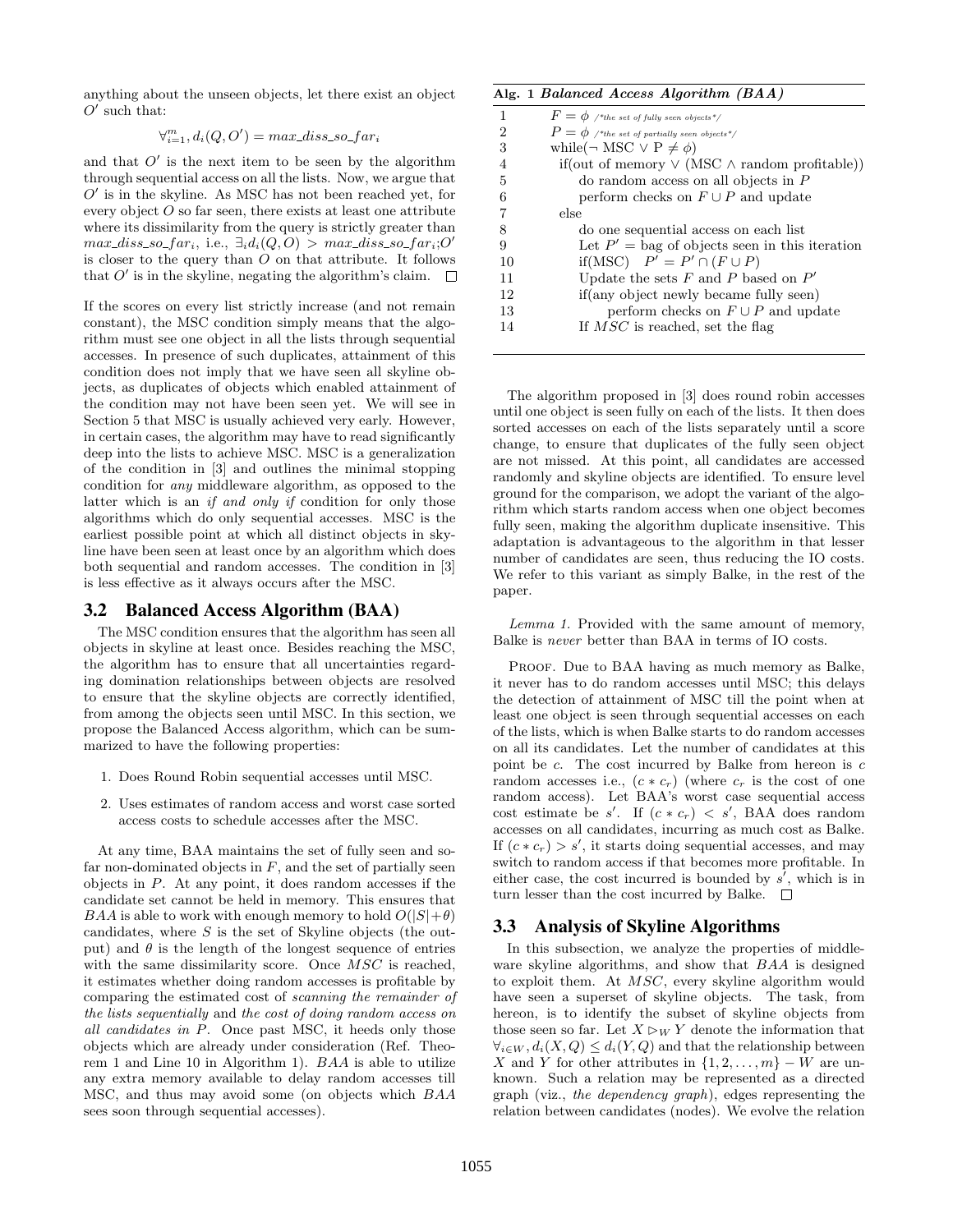$X \triangleright_W Y$  using two operations (as more and more data is seen):

- If Y is not closer to Q on any attributes in  $\{1, 2, \ldots, m\}$ W, the edge and the node Y are dropped.
- If Y is closer to Q on at least one attribute in  $\{1, 2, \ldots, m\}$ W, the edge is dropped.

This graph has the property that any object with no edges pointing to it would be part of the skyline. It is easy to prove that the status of objects with inward edges can be confirmed only after the uncertainty with respect to the edge is removed. Every skyline algorithm would fit into an abstract framework in Algorithm 2. The different algorithms may differ in terms of the strategies adopted in Step 1 and Step 3 and in using weaker conditions in Step 1 and Step 2. It may be noted that algorithms may not explicitly maintain the dependency graph. The following are notable properties (we omit proofs because of space constraints):

Property 1. Let  $\triangleright$  be a relation depicting the existence of any edge  $\triangleright_W$  (for any W). This relation is transitive.

Property 2. For every algorithm that interleaves random and sequential accesses after MSC, there exists an algorithm which has a pure sequential access phase followed by a pure random access phase and incurs IO costs at most as much as the former. In other words, performing random accesses in between sequential accesses does not help in reducing IO cost.

Property 3. At any point after MSC, let the number of nodes with at least a degree of 1 be p. Any algorithm that decides to do only random accesses from thereon, cannot claim to be correct unless it performs at least p random accesses. This follows from Property 1 above.

The Balanced Access Algorithm is designed to exploit the above properties. Due to the absence of any information about attribute dependencies, we schedule sequential accesses in a round-robin fashion. Guided by Property 2 above, BAA delays random accesses till the end. According to Property 3, any algorithm can maintain an exact estimate of the cost of a pure random access phase from thereon. Thus, algorithms which reach the same MSC can differ in costs only by means of varying the amount of sequential accesses performed. In the course of our experiments, we observed that, by not doing any random accesses, an algorithm has to go very close to the end of the lists to be able to identify skyline objects. BAA, because of being ignorant about object distributions in remainder of the lists, maintains an estimate of accessing the remaining parts of the lists fully (which is very close to the cost of a pure sequential access algorithm, given the empirical observation), compares it with the random access cost estimate and switches to the random access phase at such a point when the random access cost estimate is profitable. Intuitively, BAA is close to the optimal middleware algorithm for skyline retrieval. In Section 5.3.3 we show that the IO cost incurred by BAA is actually very close to an experimentally computed lower bound of the IO cost for any middleware algorithm. Thus, the IO cost for middleware algorithm cannot be minimized much further than what BAA does.

However, when we have more control over the storage, we can potentially do better, as we will see in the next section.

### Alg. 2 Abstract Skyline Algorithm

- 1 Access the lists until MSC is attained
- 2 while(dependency graph has edges)
- 3 Perform more access(es) on the lists
- 4 Evolve the graph using new info
- 5 Output all nodes

| ЪI                          | OS Name            | Memory             |
|-----------------------------|--------------------|--------------------|
| 1                           | MS Windows (MSW)   | 512M               |
| $\mathcal{D}_{\mathcal{L}}$ | MS Windows (MSW)   | 2048M              |
| 3                           | RedHat Linux (RHL) | 2048M              |
| 4                           | SuSE Linux (SL)    | 1024M              |
| 5                           | SuSE Linux (SL)    | $\overline{10}24M$ |

Table 1: Sample dataset

# 4. SKYLINE RETRIEVAL USING AL-TREE

In this section, we briefly describe the AL-Tree (a value space indexing structure proposed in [10]), and propose algorithms that use the AL-Tree for efficient retrieval of skylines. Further, we describe heuristics that can speed up the algorithms by pruning parts of the tree structure, thus optimizing on IO and computational costs.

### 4.1 The Attribute Level (AL) Tree

Consider the database D and a specific ordering of attributes. Each database object can now be represented as a sequence of values, the  $i^{th}$  value in the sequence corresponding to the  $i^{th}$  value in the chosen attribute ordering. The AL-Tree for D using the chosen ordering is then precisely the prefix tree<sup>3</sup> for the ordered database. In such a tree, all the leaf nodes would be at the same level, i.e., level  $m$ , (as every object has the same number of attributes) and each level in the tree would correspond to a specific attribute, according to the chosen ordering. The tree is compressed by collapsing each chain in the tree to the head of the chain; such compressed chains form leaf nodes at levels lesser than m. Each leaf in the tree maintains information about the objects that it stands for, and also any values for remaining attributes (in cases of leaf nodes representing collapsed chains). Any object in the database is uniquely associated with a leaf node in the AL-Tree, and all duplicate objects map to the same leaf node in the tree. For any node  $N$  in the AL-Tree, we use  $Lvl(N)$ ,  $Obj(N)$  and  $Val(N)$  to denote the level, the set of all descendant objects, and the value corresponding to the node. We use the relation  $X \triangleright Y$  to denote that  $X$  occurs before  $Y$  in the depth first traversal of the ordered tree.



Figure 2: A Compressed AL Tree.

<sup>3</sup>http://en.wikipedia.org/wiki/Trie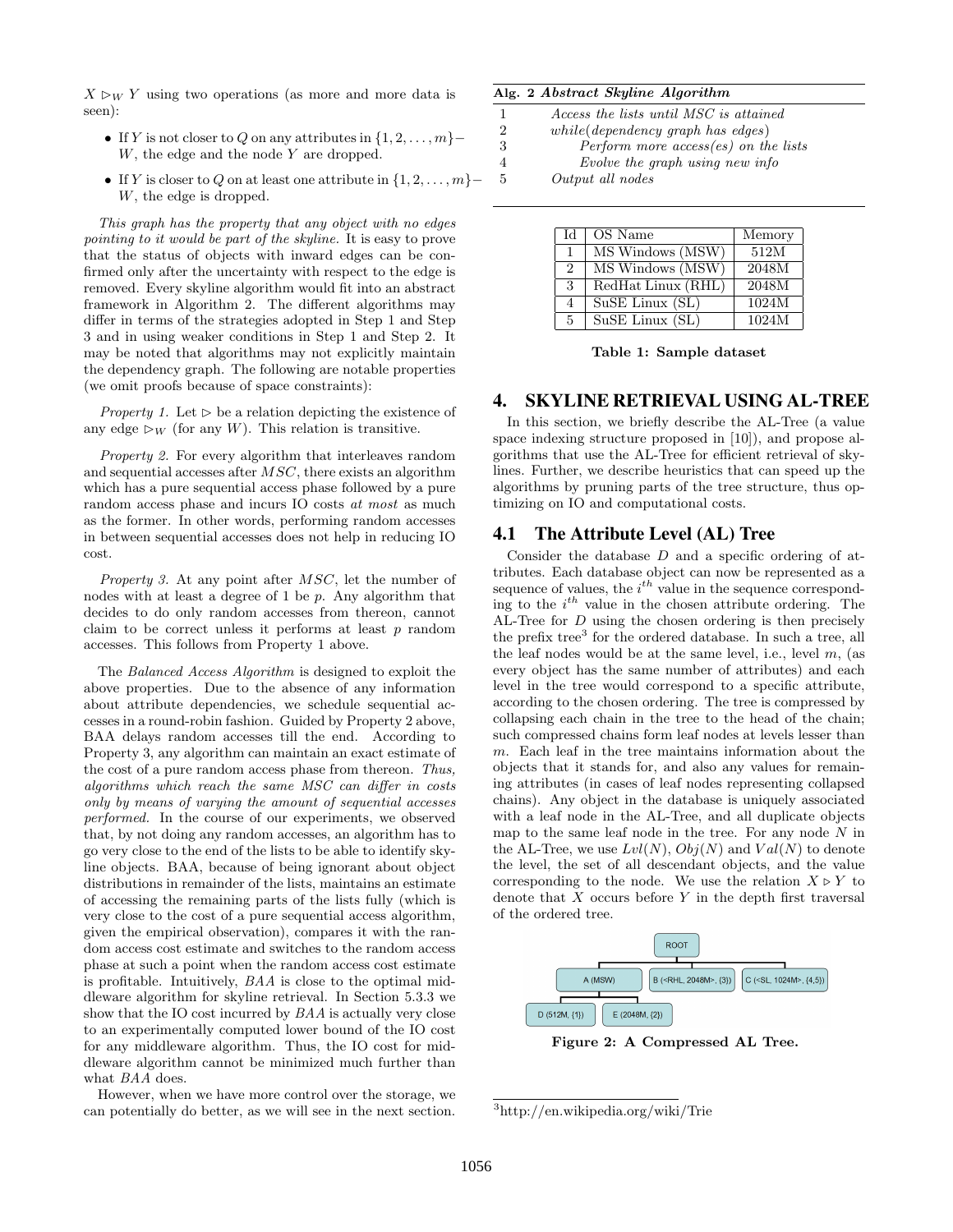Example 1. Consider the dataset in Table 1, and the corresponding AL Tree. Note that for OS Name of value 'RHL', there is a single value of Memory ('2048M') in the database. So the chain can be combined into a single node  $B$  represented by  $( $RHL$ , 2048M >, {3})$ . Similarly, the chain with OS Name of value 'SL' and Memory of value '1024M' can be compressed into node C. The compressed tree with both the chains compressed would be as in Figure 2.

# 4.2 Handling Non-metric Spaces using Indirection Lists

In the sample AL-Tree in Figure 2, we assumed a certain ordering of values for each attribute. However, in the case of non-metric spaces, we have seen that the attribute ordering is query specific and not absolute. During query processing, we would like to process siblings in the non-decreasing order of dissimilarity from the query (based on the attribute corresponding to the level of the siblings). Constructing a different AL-Tree for each query is clearly infeasible since it involves at least one scan of the database. We accomplish query time sibling ordering in the AL Tree using precomputed indirection lists, which we describe in this section. Let the values that attribute  $a_j$  can assume be denoted by be  $A_j = \{A_{j_1}, A_{j_2}, \ldots A_{j_{c_j}}\}$ . For every value v of attribute  $a_j$ , we maintain a list  $L$ , of values from  $A_i$  in the non-decreasing order of distance (non-increasing order of similarity) from  $v$ , i.e. the following holds,

$$
d_j(L[p], v) \le d_j(L[q], v), \forall p < q
$$

For every attribute  $a_j$ , there would be  $c_j$  such lists (one list per value from  $A_j$ ), each of length  $c_j$ . The total size of the collection of lists would hence be  $\Sigma_j(c_j^2)$  values. However, as these lists are held on disk and each query needs to get only as many lists as the number of attributes (the ordering for children of sibling nodes would be the same for the same query as the similarity lists are per attribute-value entities), this approach is scalable. These similarity lists specify the ordering for siblings of internal nodes. Each internal node N, in the AL Tree would have a value based lookup function for the children nodes which can be defined as follows:

$$
Child_N(v) = \begin{cases} C, \text{if } \exists C, \exists: (PARENT(C) = N) \land (V(C) = v) \\ null, otherwise. \end{cases}
$$

Both the tree and the indirection lists are stored in disk. At query time, the indirection lists corresponding to the query values are retrieved upfront from disk so that the traversal algorithm can consult them to ensure that it traverses siblings in the desired order. More details of the implementation can be found in [10].

Example 2. Consider the dataset in Table 1, and the query  $(RHL, 2048M)$ . The list for the value  $RHL$  (i.e., values of the same attribute in the decreasing order of similarity) would thus be  $\langle RH L, SL, MSW \rangle$  (the second row in the OS Similarity Matrix) and that for the value 2048M would be  $\langle 2048M, 1024M, 512M \rangle$ . The re-ordered AL Tree for the query (RHL, 2048M) is shown in Figure 3. Consider the scenario in the search where we have to find the  $2^{nd}$  child of A. The function progresses through the list  $\langle 2048M, 1024M, 512M \rangle$ , firing value based lookup queries for each of the values in the list until it finds the  $2^{n}$ non-null child and returns it. The sequence of queries would be  $Child_A(2048M)$ ,  $Child_A(1024M)$  and  $Child_A(512M)$ .



Figure 3: Similarity Lists & a Re-Ordered AL Tree.

The iteration stops after it makes the call  $Child_A(512M)$ because it finds the  $2^{nd}$  non-null child then.

The indirection enables us to address another issue. For a certain attribute, there may be multiple values equally dissimilar to the query value of that attribute; in such cases, we virtually merge the corresponding nodes on the tree and treat them as a single node, for the purpose of traversing the tree for the specific query. Such merging can be done trivially by using the indirection lists at tree traversal time; we omit the details here. In particular, for a query value 1280 for the second attribute in the AL-Tree in Figure 2, the nodes  $D$  and  $E$  may be equidistant (as they have the values 512 and 2048 for that attribute respectively). They would be treated as a single node while traversing the tree for such a query.

# 4.3 Searching the AL-Tree for Skyline

Certain properties of the AL-Tree make it very suitable for skyline query processing. We discuss such properties in this section, and propose an algorithm which uses them to efficiently retrieve skylines. In the rest of the paper, wherever there is no ambiguity, for sake of simplicity, we refer to the AL-Tree ordered according to a specific query Q and with any mergers necessitated by the discussion in Section 4.2 already done. Some AL-Tree specific notations used in the rest of the paper are summarized in Table 2.

|                      | Union of objects corresponding to          |
|----------------------|--------------------------------------------|
|                      | all descendants of $N$                     |
| $X \triangleright Y$ | <i>true</i> if X occurs before Y in DFS    |
|                      | traversal of the tree ordered according    |
|                      | to the query, <i>false</i> otherwise       |
| RightSibling(S)      | the set of all Y which are siblings of $X$ |
|                      | and $X \triangleright Y$                   |
| $min_i(F, q)$        | denotes the value in $F$ which is least    |
|                      | distant to the value $g$ according to      |
|                      | the dissimilarity function $d_i(.,.)$      |

#### Table 2: Notations

Lemma 2. For any pair of nodes in the AL-Tree  $\langle X, Y \rangle$ , if  $X \triangleright Y$ , no object in  $Obj(X)$  can be dominated by any object in  $Obj(Y)$ :

$$
X \triangleright Y \Leftrightarrow \forall x \in Obj(X), \, \exists y \in Obj(Y) \ni y \succ_Q x
$$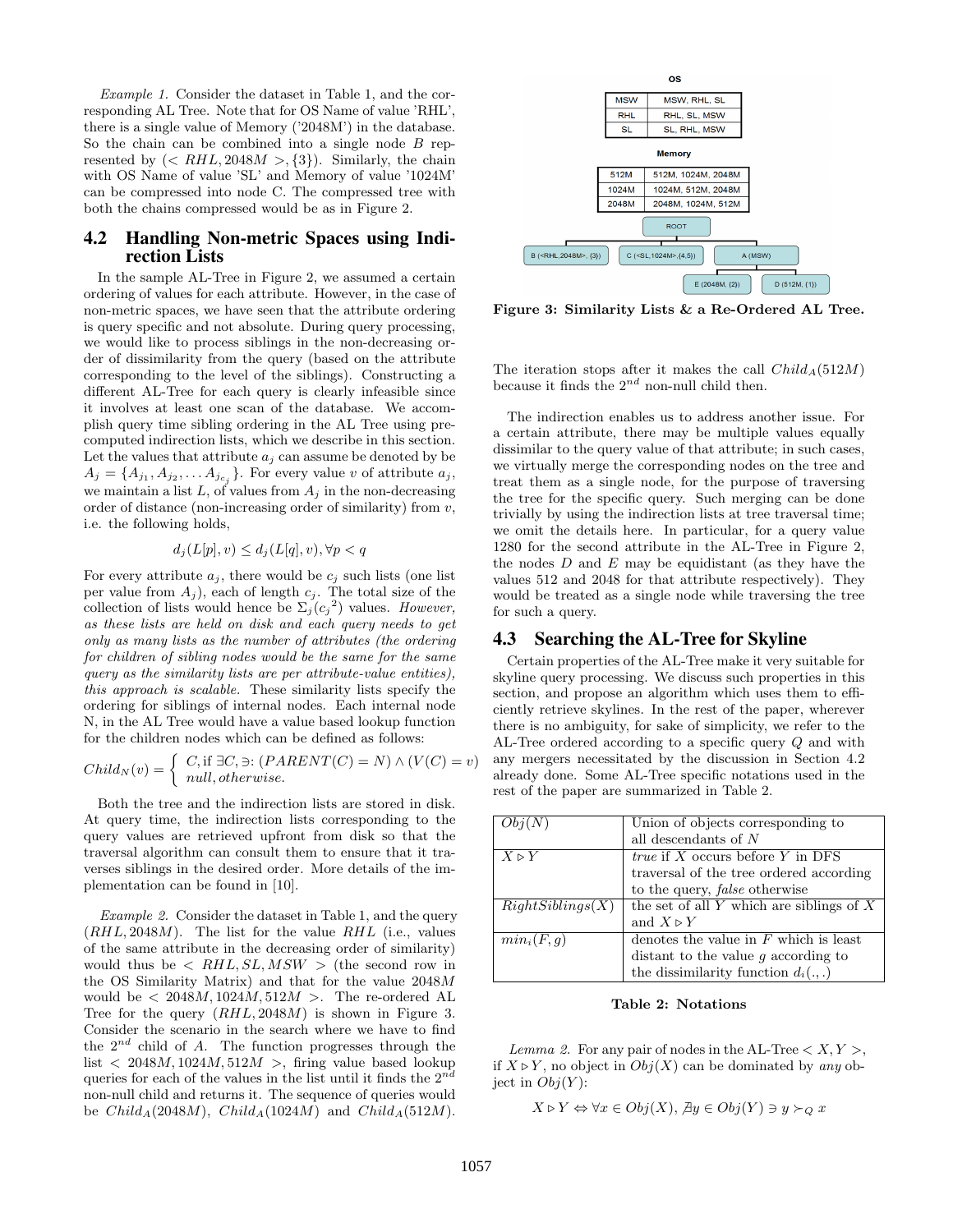PROOF. As  $X \triangleright Y$  is *true*, there exists at least one attribute, the one at the level of the deepest common ancestor, where each object of  $Obj(X)$  takes a value closer to the query than each object of  $Obj(Y)$ . Thus, no object in  $Obj(X)$  can be dominated any object in  $Obj(Y)$ .  $\Box$ 

Lemma 2 is true for every ordered case; however, the uniqueness in this context is that the AL-Tree enables the algorithm to traverse objects in an ordered fashion for every query. This property leads to a simple algorithm which traverses the leaf nodes of the tree in the DFS order, maintaining a set of so-far non-dominated set of objects at any point. Such an algorithm would have to see the entire tree, and would be forced to make a lot of random accesses (no packing of the tree on disk is likely to ensure full sequential accesses, as the order of traversal of the nodes is decided at query-time), thus making it prohibitively expensive in terms of disk access costs. Pruning sections of the AL-Tree can go a long way in reducing the disk access cost. We now enumerate various properties of the AL-Tree and present an improved algorithm which can prune out parts of the tree. We focus on optimizations which need only a constant amount of additional memory, being fully aware that an unbounded buffer may enable a lot more optimizations. The heuristics do not improve the complexity of the algorithm; we empirically show that they improve the performance of the algorithm quite drastically(Section 5).

Lemma 3. For any internal node  $X$  at level  $h$ , if there exists an object x in  $Obj(X)$  that takes the closest possible value to the query for every remaining attribute, no sibling Y of X where  $X \triangleright Y$  can have a object in the Skyline.

 $\exists x \in Obj(X), \forall_{i=h+1}^{m} v_i(x) = min_i(A_i, v_i(Q)) \Rightarrow$  $\forall Y \in RightSibling(S,Obj(Y) \cap S = \phi$ 

PROOF. We give an informal argument as proof. For every sibling Y of X, every object in  $Obj(Y)$  would take the same values for the first h attributes. If  $X \triangleright Y$ , any object in  $Obj(Y)$  would take a value for the  $h + 1<sup>th</sup>$  attribute which is farther away from the query than that of  $x$  (since internal nodes which are equally close to the query have already been merged). For the remaining attributes, it can come only as close to the query as  $x$  since  $x$  already takes the closest values to the query. Thus,  $x \succ_Q y$  holds for any y in  $Obj(Y)$ eliminating y from  $S$ .  $\square$ 

Lemma 4. For every internal node X at level  $m-1$ , only the first child may lead to objects in the skyline.

PROOF. All children of  $X$  take the same value for the first  $m - 1$  attributes. The objects in the first child dominate all objects in other siblings as they are closer to the query in the only attribute in which they differ (i.e., the  $m^{th}$ attribute).  $\Box$ 

The simple DFS algorithm involves comparing every leaf node to each object in the partial skyline so far (to check for domination). At any internal node, there is a possibility that no such check would succeed for any of its descendant leaf nodes. To avoid such wasteful checks, it would help to have a light-weight function which flags nodes as not−useful upon being able to identify that none of its descendants would succeed the check. We model such a strategy by employing a function  $f(X)$  for every internal node X which returns a set of objects such that the partial skyline so far not being able to dominate all of them is a necessary pre-requisite to be able to find at least one skyline object among the descendants of the node in question:

$$
(\forall x \in f(X), \exists s \in S', s \succ_Q x) \Rightarrow Obj(X) \cap S = \phi..(1)
$$

A function which returns the skyline among the descendants of  $X$  is such a function, but its output is bounded only by  $|Obj(X)|$ . Regardless of the size of the overall skyline of the dataset, any subset of the dataset may have a skyline of the size of the subset. Since we have want to employ only constant memory, we give a linear function for  $f(X)$ ,  $\beta(X)$ which returns a single virtual object  $\gamma$  per internal node:

$$
\forall_{i=Lvl(X)+1}^{m}(v_i(\gamma)=min_i(\{v_i(x)|x\in X\},v_i(Q)))
$$

i.e., for each attribute under X,  $\gamma$  takes the closest value of that attribute which exists in the subtree rooted at X. The values for the initial  $Lvl(X)$  attributes of  $\gamma$  are fixed according to the choices made to reach the node X. An object  $\gamma$  takes may not necessarily exist in the database. The function  $\beta(.)$  has a complexity of  $O(|Obj(X)|)$ . By design,  $\gamma$  dominates all objects in  $Obj(X)$  (except duplicates of  $\gamma$ , if they exist). Thus, the partial skyline so far not dominating  $\beta(X)$  is a necessary, but not sufficient condition for any object in  $Obj(X)$  to be in the skyline (domination is transitive). We employ some node pruning in  $\beta(.)$  on the lines of Lemma 3. The saving in terms of computational expenses is that of not having to compare every leaf node under non – interesting (as assessed by  $\beta$ ) nodes with the partial skyline. We present the algorithm as Algorithm 3.

| АІg. 3 Экуипе Ог Э |                                                                   |  |  |
|--------------------|-------------------------------------------------------------------|--|--|
|                    | <b>Input:</b> Node $X$ , Bag $S'$                                 |  |  |
| 1                  | if(X.isLeaf())                                                    |  |  |
| $\overline{2}$     | $S'' = \{x   x \in Obj(x) \& (\nexists s \in S', s \succ_Q x)\}\$ |  |  |
| 3                  | Output $S''$                                                      |  |  |
| 4                  | Return $S' \cup S''$                                              |  |  |
| 5                  | $if(Lvl(X) = (m-1))$ (Ref. Lemma 4)                               |  |  |
| 6                  | return $SkylineDFS'(X.firstChild(), S')$                          |  |  |
| 7                  | $\forall c \in X. Children()$                                     |  |  |
| 8                  | $if(S' \succ_O \beta(c)) continue$ ; (Ref. Equation. 1)           |  |  |
| 9                  | $S'' = SkulineDFS'(c, S')$                                        |  |  |
| 10                 | $if(closes t(c) \in (S'' - S'))$ (Ref. Lemma 3)                   |  |  |
| 11                 | return S''                                                        |  |  |
| 12                 | $S' = S''$                                                        |  |  |
| 13                 | return $S'$                                                       |  |  |
|                    |                                                                   |  |  |

# 4.4 Analysis

 $\overline{a}$   $\overline{a}$   $\overline{b}$ 

The  $SkylineDFS$  algorithm has a worst case complexity of  $O(m|S||D|)$ . In step 2 (Ref. Algorithm 3), the algorithm checks for objects in  $S'$  that can dominate objects in  $Obj(X)$ when it reaches a leaf node, X. Lemma 2 ensures that  $S' \subseteq$ S. As the check needs to be be performed for every leaf node accessed, the complexity of the algorithm is  $O(m|S||D|)$ .

 $SkylineDFS$  is an *online* algorithm. It outputs each object in the skyline (Step 3) as and when it processes the leaf node associated with the object (Ref. Lemma 2). It is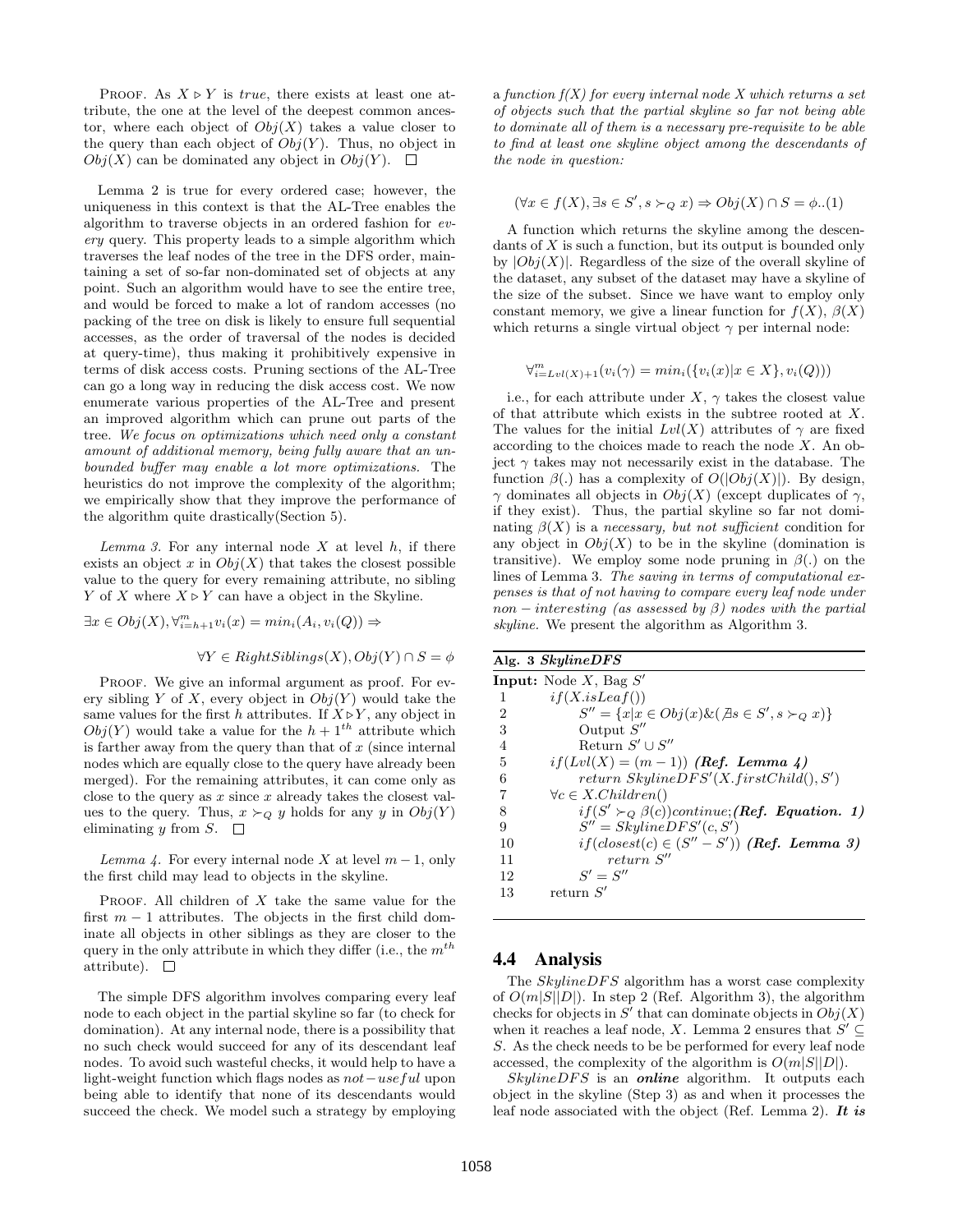very interesting to note that the first leaf node that the algorithm processes would have all its objects in the skyline and it is reached within m steps of the algorithm. The first leaf node is reached by following the first child of the root, its first child and so on. As the tree has a height of at most  $m$ , the first leaf node is reached within  $m$  such steps.

The variable memory requirement of the basic SkylineDFS algorithm is bounded by the size of the output, i.e.,  $|S|$ . The algorithm maintains  $S'$ , the bag of skyline points seen so far, which would eventually grow to reach S. Although certain objects may be identified as skyline points much early in the process, such points have to be maintained in  $S'$  to eliminate any objects (yet to be seen) which may be dominated by them. The height of the tree, being bounded by  $m$ , ensures that the  $SkylineDFS$  would have to maintain at most m frames in the stack.

# 4.5 Comparison with Sort Based Skyline Algorithms

SkylineDFS is similar in spirit to other sort based skyline algorithms developed previously [7, 13] that sort the data before computing the skyline. We point out the major differences here:

- As discussed earlier, in the case of a non-metric dataset, there is no unique ordering and the data would have to be re-sorted for each query. This is very expensive since it involves at least a scan of the entire dataset. In the AL-Tree based algorithm, the tree is computed only once. The tree is traversed in a query specific order using indirection lists, thus saving the cost of building the index per query.
- Other sort based algorithms use some pruning to avoid reading in the entire sorted list. However, the pruning occurs only at the end of the list since the list is basically a linear structure. On the other hand, the AL-Tree based algorithm prunes both leaf level and internal nodes, leading to better pruning.

# 5. EXPERIMENTS

In this section, we describe our experimental results. We perform a detailed study of the proposed middleware algorithms, comparing them based on various performance measures, most of which are specific to the middleware setting. We then do an in-depth analysis of the proposed algorithms against the BNL algorithm, the state-of-the-art skyline algorithm which handles arbitrary similarity measures.

# 5.1 Experimental Setup

We compare the various algorithms based on multiple performance measures. Most prominent among them is the response time, which is parameterized by the computational and disk access costs. Our experiments were conducted on an IBM X Series machine with Windows Server 2003 on an Intel Pentium 3.4 GHz Processor and 2.0 GB of RAM.

IO costs are measured in terms of sequential and random IOs. Studies on middleware algorithms have assumed the ratio of random item accesses,  $c_r$  to to the cost of sequential item accesses  $c_s$  to be between 10 and 50000. Although an item is the conceptual unit of access, disk accesses are typically done at the page level. If a page can hold  $t$  items, the ratio of costs between random page accesses,  $p_r$  and sequential page accesses,  $p_s$  would be  $(c_r/c_s)/t$ . We assume a t of 1000, thus setting  $(p_r/p_s)$  to 10 and  $(c_r/c_s) = 10000$ , consistently in our experiments. The aggregate IO cost is computed as the ratio-based weighted sum of the IO costs.

Middleware algorithms mostly do sequential accesses (which usually corresponds to the disk packing order) and thus never revisit pages, making them insensitive to increasing the cache size beyond one page per attribute. However, the ALT algorithm can make use of additional cache as it sees nodes in an order different from the disk packing order and may revisit nodes. Unless otherwise mentioned, we use a LRU cache of the size of 7.5% of the dataset size for our experiments. It is particularly advantageous for middleware algorithms to have as many disks (or diskheads) as there are attributes, so that m pages (one per attribute) are accessible by sequential IO at any given configuration. Such a setting necessitates fine-grained control over the storage and makes the backend configuration dataset dependent; hence, we employ only a single diskhead for data access when comparing middleware algorithms with others. It may be noted that such a setting, besides being more realistic, ensures fairness in comparison, as the ALT and BNL algorithms do not require multiple diskheads. When a database of objects stored in sorted order (sorted according to a unique id) is available(or some additional information [4]), middleware random access translates to a single random page access. For quantifying page IO costs of middleware algorithms, we assume such a case, and sort objects before random accesses to optimize IO costs. For the disk-based implementation of the ALT algorithm, we do breadth first packing of the AL-Tree.

To isolate the computational costs from the IO costs, we use a scenario where all the objects and indexes are loaded in memory when all costs become purely computational (as IO is eliminated). The metric which is usually considered to be of high significance (being the only measure that is visible to the user) is response time for a disk based implementation. For our experiments, we simulate the disk based implementation where we assume page access costs to be 1 ms and 10 ms for sequential and random access respectively using a page size of 40 KB. These estimates are in tune with reported figures on popular platforms [1] [8].

# 5.2 Datasets

Since we are interested in analyzing the performance of the various algorithms in a very general setting, we use synthetic datasets upfront to illustrate their behavior by varying the data density. Data density is computed as the ratio of the number of data objects to the total possible number of distinct tuples in the space. We generate synthetic datasets with uniform random distribution and random dissimilarities between different values of each attribute. We also run the experiments two real datasets, Forest Cover<sup>4</sup> and Census-Income<sup>5</sup> , from the UCI Machine Learning Repository  $[2]$ . The ForestCover dataset contains data of the Forest Cover type for  $581012$  cells, each of size  $30\times30$  meters over regions in the US. The attributes chosen from the dataset had 67, 551, 2, 700, 2, 7 and 2 distinct values (The dataset has as many as 44 binary attributes among the 55 total attributes present) leading to a data density of 0.04%.

<sup>4</sup> http://kdd.ics.uci.edu/databases/covertype/covertype.data.html

<sup>5</sup> http://kdd.ics.uci.edu/databases/census-income/census-income.html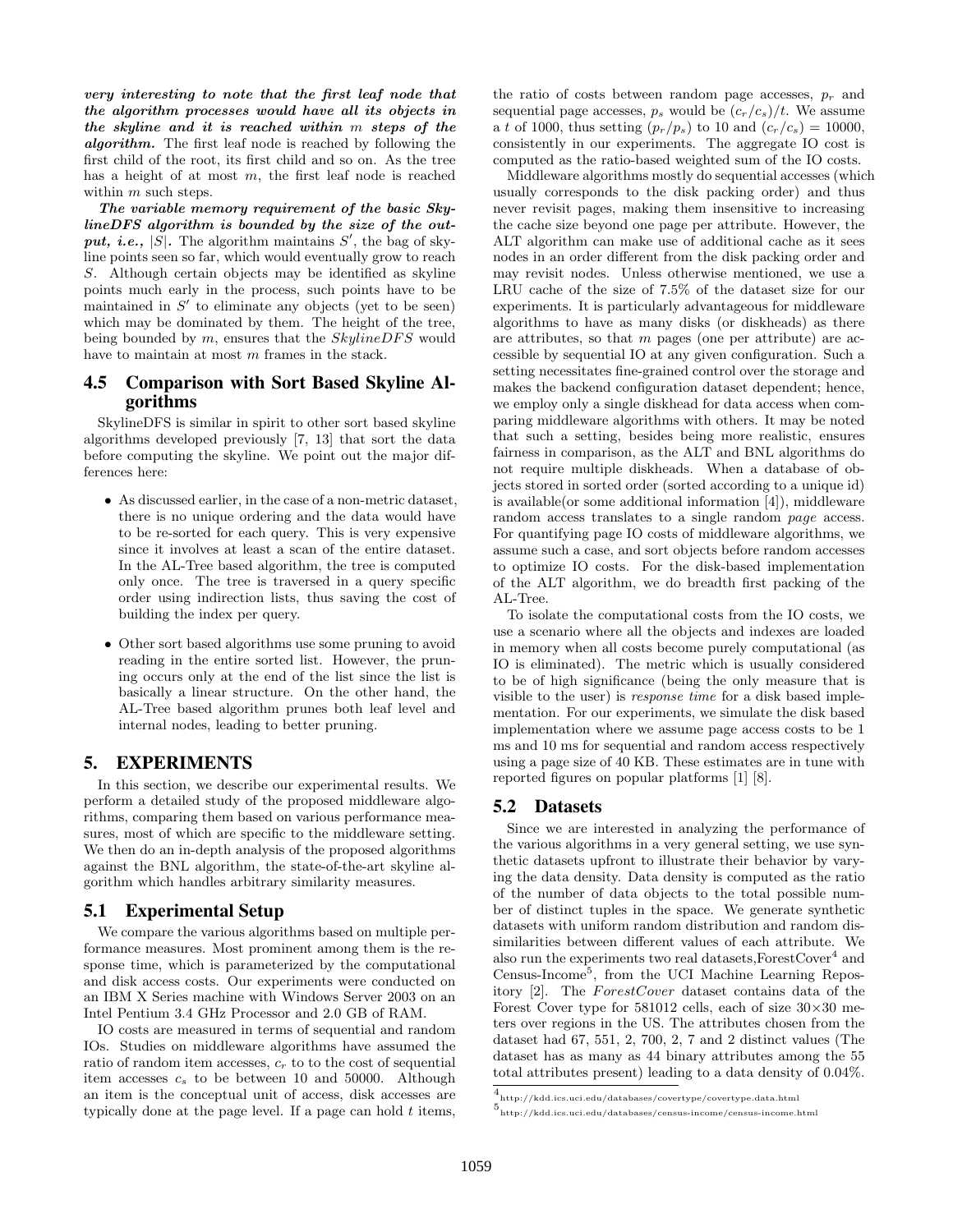![](_page_8_Figure_0.jpeg)

Figure 4: IO-Cost vs Varying Ratio

![](_page_8_Figure_2.jpeg)

Figure 5: Response Time vs Density (Varying Data Size)

![](_page_8_Figure_4.jpeg)

Figure 6: Balke Stats vs Density (Varying Data Size)

The Census − Income Dataset contains census data for 199523 people for 1970, 1980 and 1990 from the Los Angeles area. We choose a subset of attributes, namely Age, Education, Number of Minor Family Members, Number of Weeks Worked and Number of Employees, from the dataset, based on their utility in measuring similarities between people. The attributes chosen have 91, 17, 5, 53 and 7 distinct values respectively leading to a high density of 6.9%.

# 5.3 Middleware Algorithms

In this section, we compare the BAA and Balke algorithms in a pure middleware setting where IO costs are measured as the weighted sum of sequential and random item accesses. We do not have any control over the sub-systems in the middleware scene, thus making page-access estimation impossible. Based on the implementations of the sub-systems, the  $c_r/c_s$  ratio may vary widely. For example, a sub-system which maintains in-memory lists may have a ratio close to 1, whereas a disk-based implementation may have a much higher ratio. We have shown in Lemma 1 that BAA is always better than Balke in terms of IO costs. For all experiments in this section, we assume that both the algorithms are provided with the same amount of memory.

### *5.3.1 Performance Comparisons*

We analyze the performance by varying the  $c_r/c_s$  ratio from 1 to 50000 on a million object dataset with 5 attributes. The Balke IO cost was observed (Figure 4) to increase linearly with the ratio, primarily because of the large number of random accesses (whose cost is linear on the ratio) whereas BAA has very low IO costs. BAA switches between random and sequential accesses, and does lesser and lesser number of random accesses with increasing ratios. On very high ratios, BAA evolves into a no-random-access algorithm. The contrasting rates of increase is more visible at lower ratios (inset in Figure 4).

In a different set of experiments, we vary the data density by varying the dataset size from 100,000 to one and a half million, in the process varying the density from  $0.09\%$ to 2.8%. We fix the  $c_r/c_s$  ratio at 10000 and assume that each sequential access takes  $1 \mu s$  and each random access takes 10ms. These figures are derived from literature [1] [8] assuming that each page can hold around 1000 items. This quantification of IO costs in terms of time enables us to aggregate IO and computational costs on a time scale, and report response times. BAA and Balke both deteriorate with dataset size and have a similar rate of deterioration (Figure 5) with BAA consistently outperforming Balke by more than two orders of magnitude. BAA has a reponse time of around 10 seconds even on a dataset of size one and half million whereas Balke takes close to half an hour on the same. In a separate set of experiments, we vary the data density from 0.2% to 1.9% by varying the number of values per attribute on a million object database. Both algorithms were found to be largely insensitive to the varying number of values per attribute, BAA continuing to outperform Balke by orders of magnitude in terms of response times.

The results were similar in real-world datasets too, BAA continuously outperforming Balke by a factor of around 100. For the ForestCover dataset, BAA response times were 12 seconds on the average, whereas Balke takes as much as 25 minutes to complete. On the much smaller Census−Income dataset, BAA response time was seen to be around 2 seconds whereas Balke takes an average of 2.8 minutes.

Balke is different from BAA in that its memory requirement is unbounded (Ref. Section 3). Figure 6 plots the memory requirement in terms of the maximum number of candidates held in memory at any point in the execution of the algorithm. As expected, the memory requirement increases with the dataset size whereas the ratio of the memory requirement to the dataset size decreases with density, and stabilizes at around 23% of the dataset size. Thus, it seems reasonable to assert that the Balke can be employed only in such scenarios where the available memory is at least a quarter of the database size.

### *5.3.2 Analysis*

The experiments in this section illustrate the effectiveness of the BAA algorithm. It does not require unbounded buffers (as Balke does) and is significantly better in terms of IO. BAA outperforms Balke in terms of response times on a wide range of  $c_r/c_s$  ratios and a wide range of data densities. Further, it is provably better than Balke in terms of IO costs (Ref. Section 3). This shows that BAA is the preferred algorithm for virtually all possible scenarios. Thus, we pick the BAA algorithm as the representative middleware algorithm to compare with other algorithms in subsequent sections.

### *5.3.3 IO Cost Lower Bounds*

In this section, we analyze the IO costs of BAA as compared to the absolute lower bound of IO costs for middleware algorithms. Taking cue from the properties of middleware algorithms in Section 3.3, we develop an approach to compute the lower bound of IO costs for any middleware algorithm, and go on to show that BAA is empirically very close to the lower bound.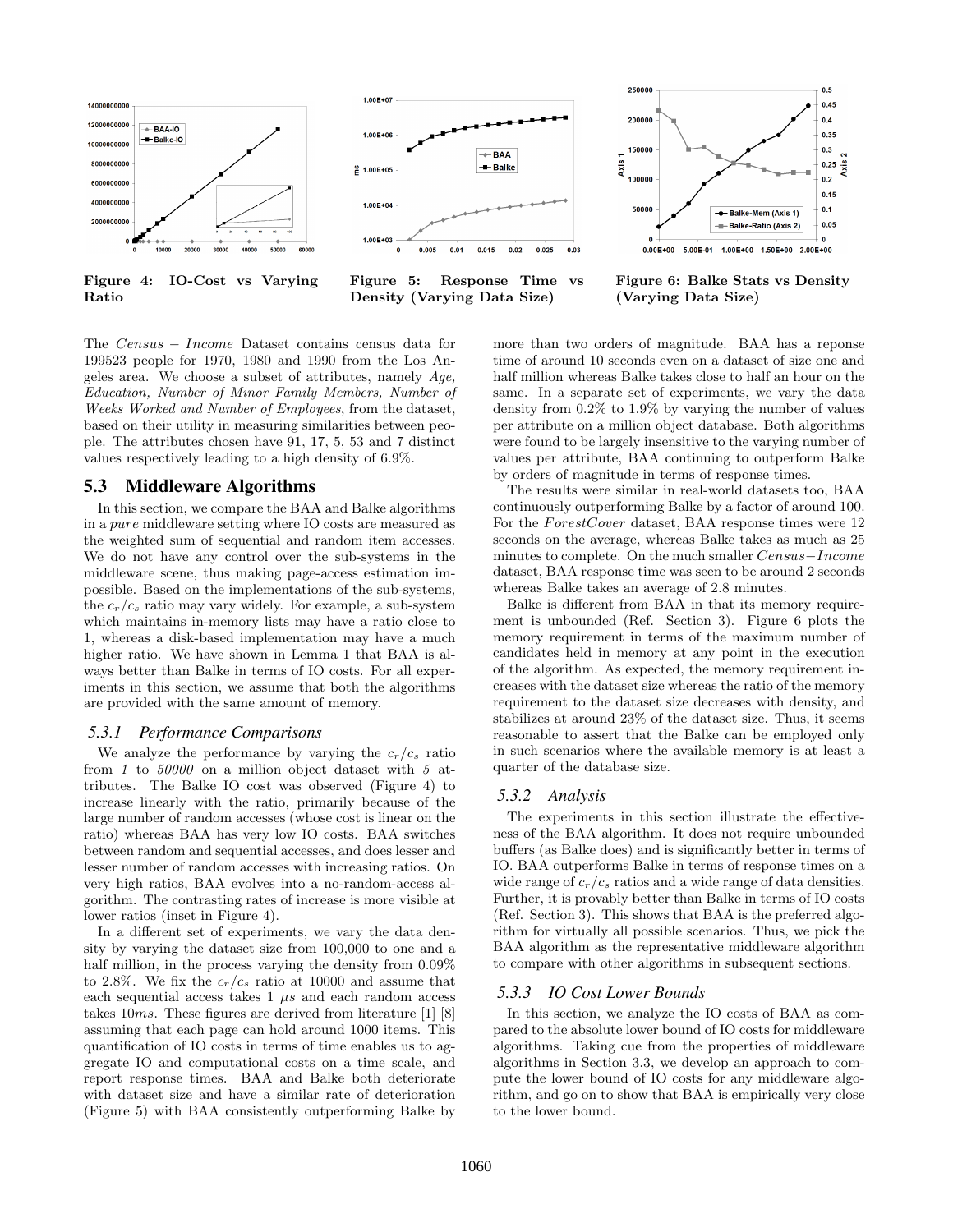![](_page_9_Figure_0.jpeg)

Figure 7: IO-Cost vs Density (Varying Data Size)

![](_page_9_Figure_2.jpeg)

Figure 10: Comp Time (ms) vs Density (Varying #Values)

![](_page_9_Figure_4.jpeg)

Figure 8: Comp Time (ms) vs Density (Varying Data Size)

![](_page_9_Figure_6.jpeg)

![](_page_9_Figure_7.jpeg)

Figure 9: Response Time (ms) vs Density (Varying Data Size)

![](_page_9_Figure_9.jpeg)

Figure 11: Response Time (ms) Figure 12: IO-Cost vs Density vs Density (Varying #Values) (Varying #Values)

The IO cost for a middleware algorithm on a given dataset and query is computed as the weighted sum of sequential and random item accesses. Any approach may be viewed as a sequence of accesses, each of which could be either sequential or random. However, Property 2 suggests that for any approach, there exists an approach which incurs the same or lesser cost, but does all its random accesses at the end. Property 3 further says that for any approach that decides to do only random accesses from thereon, the number of random accesses that need to be performed to claim correctness can be easily computed, and is independent of the order in which they are performed. The above properties apply to the IO optimal approach too. However, the IO optimal approach may choose to explore different lists to different depths (hence, not necessarily in round robin fashion) using sequential accesses, before it decides to do random accesses. Therefore, the following construction gives a lower bound on the IO cost of a middleware method for skyline: try all possible sequential scan depths in each of the input lists, and for each such valid combination (a combination is valid only if it contains an MSC), compute the cost of scanning until this depth plus the cost of the then absolutely necessary random accesses. The IO cost incurred by each combination can be computed by simulating such an approach. We explore the space of such combinations, simulating each combination, and identify the cost of the approach which corresponds to the IO optimal approach. Note that the outlined computation is not a real skyline algorithm in itself, but merely serves to determine the lower bounds of IO costs. However, as the space of all combinations is typically huge, we restrict the space further by exploring only those candidates which have each attribute as a multiple of 1000 (thus enabling us to complete such an analysis within a reasonable amount of time). To ensure a fair comparison, for this set of experiments, we restrict BAA to explore each list in chunks of 1000 items.

We compare the lower bound of IO costs against the IO cost incurred by the BAA algorithm on a uniform random dataset of 50000 items with 3 attributes, each having 35 values per attribute as well as a random subset of the Census - Income dataset with 50000 data items on 3 attributes (A subset was chosen because the lower bound computation is very compute intensive, making it infeasible to run on the whole dataset). The IO costs reported here are those averaged over 10 queries. We varied the  $c_r/c_s$  ratio from 1 to 10000. It may be noted that the access pattern of BAA changes with the ratio, since it tries to minimize the aggregate IO costs. Figure 13 shows that BAA closely follows the lower bound in terms of IO costs on the uniform random dataset. In the case of the real dataset, Figure 14 shows that BAA is around consistently 10% costiler in terms of IO costs than the lower bound when the ratio approaches commonly adopted values such as 10000. For both the datasets, Balke was found to be costlier by at least a couple of orders of magnitude (e.g., Figure 4) and hence, isnt shown in these graphs. This validates our claim in Section 3.3 and suggests that any better strategy would only give marginal improvement over BAA in terms of IO costs.

### 5.4 Performance of Skyline Algorithms

We analyze the performance of BAA and ALT algorithms against the BNL algorithm, the state-of-the-art algorithm that handles arbitrary similarity measures. The experiments are similar to those in Section 5.3.1, varying the density by separately varying the dataset size and the number of values per attribute. These experiments, being not on middleware, use a simulation of a disk-based implementation of BAA.

Figure 7 shows that the page IO costs of all algorithms increase with dataset size. The IO costs for the BNL and BAA algorithms are linear on the dataset size. It is inter-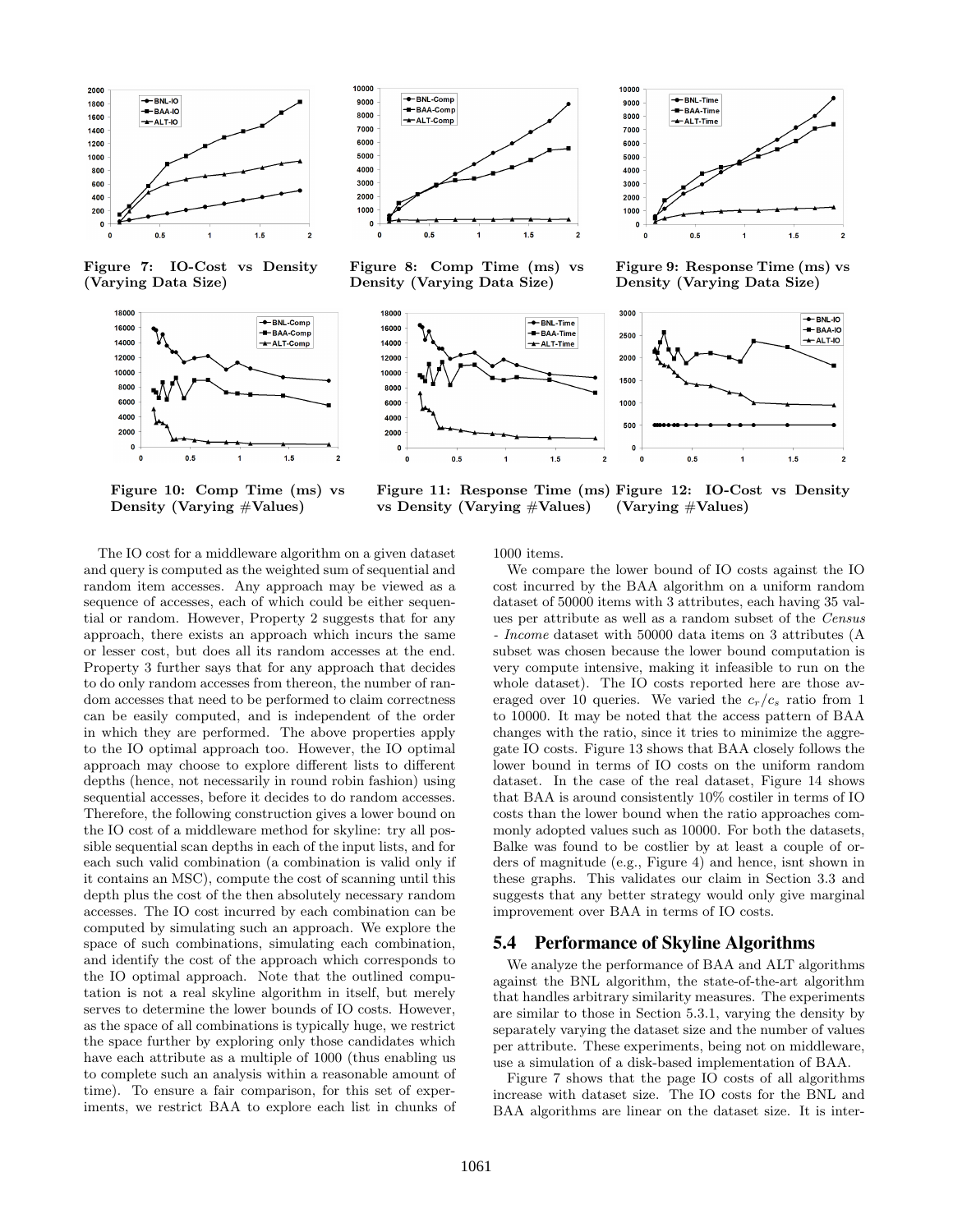![](_page_10_Figure_0.jpeg)

Figure 13: IO Cost vs Ratio (Synthetic Data)

![](_page_10_Figure_2.jpeg)

Figure 14: IO Cost vs Ratio (Census-Income Data)

esting to note that the rate of increase of IO costs of the ALTree algorithm decreases with density. The ALTree algorithm, as it employs a value based index, prunes out larger parts of the tree as the probability of finding objects with the closest value to the query on each attribute increases with the density of the dataset. It may be noted that the BNL, as it employs sequential scans of the database, outperforms the other algorithms in terms of IO costs. Although BNL and BAA algorithms spend more time in computation with increasing dataset size(Ref. Figure 8), BNL spends much more time than the BAA algorithm. Even though ALT and BAA have similar complexities, BAA has a higher candidate maintenance cost thus resulting in higher runtimes. Of particular significance is the behavior of the ALT algorithm whose computational costs remain unaffected by increasing dataset size. This is because the increased pruning in higher densities significantly helps in reducing computational costs, as lesser number of objects need to be checked for inclusion in the skyline. Figure 9 plots the overall response times for the various algorithms. The ALT algorithm overwhelmingly outperforms the BAA and BNL algorithms (which closely follow each other) as it leverages the increased density to exclude database objects without even seeing them once.

Further, we analyzed the behavior of various algorithms when the change in data density is caused by changing number of values per attribute on a million object dataset. Figure 12 shows that the IO cost of the ALT algorithm decreases with increasing densities, as it is able to leverage the higher densities to affect better tree pruning. The BNL algorithm has a constant IO cost, as it performs sequential scans of the database, whose size remains unaffected with change in the number of values per attribute. BNL performs better than ALT in terms of IO costs in lower densities; but, the gap narrows with increasing density. This shows that BNL would outperform our algorithms on extremely sparse data. Figure 10 shows that BNL has a high computational cost, whereas the ALT spends much lesser time in computations, especially, in higher densities. Much on expected lines, Figure 11 shows that the ALT outperforms both of the other algorithms by a large margin in terms of response times. The BAA algorithm is fairly passive to varying number of values per attribute (similar to Section 5.3.1).

The better performance of the BAA and ALT algorithms relies on their ability to exclude objects from the skyline without even seeing them once. This is in sharp contrast to BNL, which needs to see the entire dataset at least once. To analyze the effectiveness of such pruning strategies, we analyze BAA and ALT based on the fractions of sorted lists visited and the fraction of nodes visited respectively. ALT displays a sharp drop in the fraction of the tree visited with increasing density (Figure 15) and is able to manage by visiting as less as 9% of the tree at high densities. BAA consistently visits a much lesser fraction  $(4-5\%)$  of the sorted lists. However, as the objects seen in the various lists may be different, the number of objects visited may be as high as BAA-Ratio $*$ m (i.e., 20 – 25% in this case).

### *5.4.1 Performance Analysis on Real Datasets*

Real world datasets are usually very skewed (non-random) and thus may be significantly different from the synthetic random datsets, on which we reported results in the previous sections. As mentioned in Section 5.2, we use two datasets with widely varying densities. It may be noted that the skyline size increases with the sparsity of the dataset, leading to reduced possibilities of pruning; thus, sparse datasets are adverse scenarios for the BAA and ALT algorithms. Figure 17 plots the response times for disk based implementations of the algorithms against varying cache sizes on the ForestCover dataset, which is very sparse (density of 0.04%). ALT outperforms both BNL and BAA by close to a factor of 4 consistently, which is tremendous, given that sparse data and low cache sizes present an unfriendly scenario to ALT. This shows that the ALT is able to exploit the skew in the data to its advantage. The BAA algorithm improves its response times with increasing cache size at low densities, primarily due to being able to preserve the objects in the same pages as those objects on which random accesses were performed. As expected, that effect is not so pronounced at higher densities. Thus, at reasonable cache sizes, both the BAA and ALT algorithms outperform BNL with ALT having remarkable response times close to 200 milliseconds. The high density of the Census − Income dataset is favorable to BAA and ALT algorithms. Similar to the observations for ForestCover, the ALT is able to use the skew in the dataset to deliver very good response times (Ref. Figure 16), consistently returning the skyline within 14 milliseconds. The BAA algorithm is able to utilize the high density to stop earlier and has a response time of around 200 milliseconds. The BNL algorithm is outperformed by orders of magnitude by both the BAA and ALT algorithms.

### 6. CONCLUSIONS AND FUTURE WORK

We have presented two algorithms, namely the BAA algorithm and the online AL-Tree based algorithm for skyline retrieval with arbitrary similarity measures. We present a general framework for middleware skyline algorithms and analyze them formally. Through a detailed set of experiments on various types of synthetically generated data and